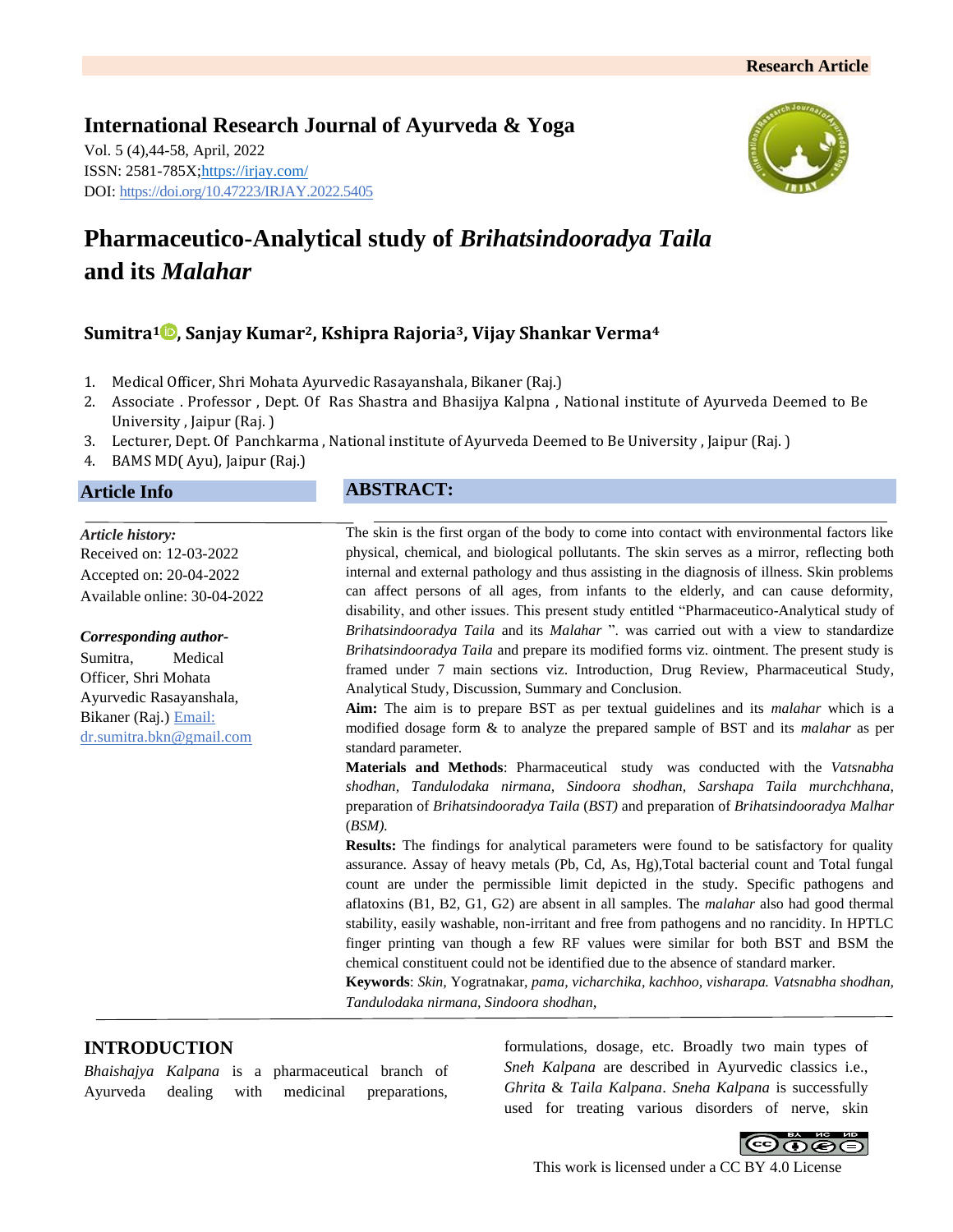conditions etc. *Sneha Kalpana* is a process where the *Sneha, Kalka, Drava-dravya* and *Gandha-dravya* are employed for preparation of oleaginous medicaments (Oils and Ghee) which ensures absorption of the active therapeutic properties of the ingredients used. The Sneha preparations are used for internal and external purposes with external use being more in number specifically for *Vata-vyadhis.*

Topical applications of drugs have advantages of delivering the drug directly to the site of action. Skin is one of the most widespread and easily accessible organs on the human body for topical administration and is the main route of topical drug delivery system. Thus, an attempt to prepare topical agents like *malaha*r (ointment) was done taking BST as its active ingredient.

*Brihatsindooradya Taila* (*BST)* and *Brihatsindooradya Malhar* (*BSM)* are examples of *Sneha Kalpana*, which are effectively used for the treatment of *Kustha*. *Brihatsindooradya Taila* (*BST)* has been mentioned in *Kushtha* by *Acharya Yogratnakar* .

# **Table no.1 Various refrences of** *Brihatsindooradya Taila* **(***BST)*

#### **Need Of Study**

External application of drugs in skin diseases is an important as internal medicament. It helps to provide better and quicker relief in the symptoms and after all it is non-hazardous. Taking all the above points for consideration – BST or malahar has been selected as external application for the present study to analyze their pharmaceutico-analytical parameters with API.. Considering all these facts present study entitled "Pharmaceutico-Analytical study of *Brihatsindooradya Taila* and its *Malahar*" has been planned.

### **AIMS AND OBJECTIVES**

1-To compile the literary review regarding *Sneha Kalpana* wsr to *Brihatsindooradya Taila* .

2-To conduct the pharmaceutical – analytical study on BST and its *malahar*.

3-To prepare BST as per textual guidelines and its *malahar* which is a modified dosage form*.*

4-To analyze the prepared samples as per standard parameter laid down in API.

5-To analyze the prepared sample of BST and its *malahar* as per standard parameter.

#### **Drug Review**

#### **Collection Of Raw Drug**

All the raw drugs listed in this preparation were procured

from the N.I.A. pharmacy, except *Sarshapa Taila, Jatamansi, Priyangu, Khadira*, *Karanaj* and *Chakrmarda drvyas* were procured from local market of Jaipur and identified by expert of *Dravyaguna* department of NIA Jaipur. Pharmaceutical study was conducted in the *Rasa shastra and Bhaishjya Kalpana* department of NIA, Jaipur.

#### **Drug Review Of** *Brihatsindooradya Taila* **(Bst)**

*Brihatsindooradya Taila* (BST) is one such preparation mentioned in *Yogaratnakar* under chapter of *kustha chikitsa .*BST having *kandu nashana*, *shrava rodhaka* and *tvaka shodhaka* properties will be used for external application which comprises of *Sarshapa, Sindoora, Pippali, Arka, Trivrut, Haridra, Daruharidra, Chandana, vatsnabha* and *karanj* etc. BST contains 24 ingredients as shown in table no.2.

From drug review it is clear that most of the drugs in above formulation are predominantly *Tridoshara*. Looking into overall properties of ingredients, most of them possess *Katu* (pungent) and *Tikta* (bitter) as dominant rasa (taste), *Laghu* (light)and *Ruksha* (rough) in nature (guna), with most of the drugs having *Ushna veerya* (hot potency) and *Katu vipaka.*

#### **Drug Review Of** *Brihatsindooradya Malhar* **(Bsm)**

Modified dosage form of *Brihatsindoordya Taila Malahar* will be prepared using *Brihatsindoordya Taila* along with other ingredients as listed in the table below.

**Table no.3 Details of base ingredients of the**  *Brihatsindoordya Taila Malahar.*

#### **Pharmaceutical Study**

Pharmaceutical study is mainly related to manufacturing a safe, effective and quality drug, through pharmaceutical processing of the raw materials. *Brihatsindoordya Taila (BST)* was prepared according to the classical reference of text *Yogaratnakara* and other modified dosages *malahar* (ointment) process was conducted in the *Rasa shastra and Bhaishjya Kalpana* department of NIA, Jaipur.

The following processes were performed in this study

- *a) Vatsnabha shodhan*
- *b) Sindoora shodhan*
- *c) Sarshapa Taila murchchhana*
- *d)* Preparation of *Brihatsindooradya Taila* (*BST)*
- *e)* Preparation of *Brihatsindooradya Malhar* (*BSM)*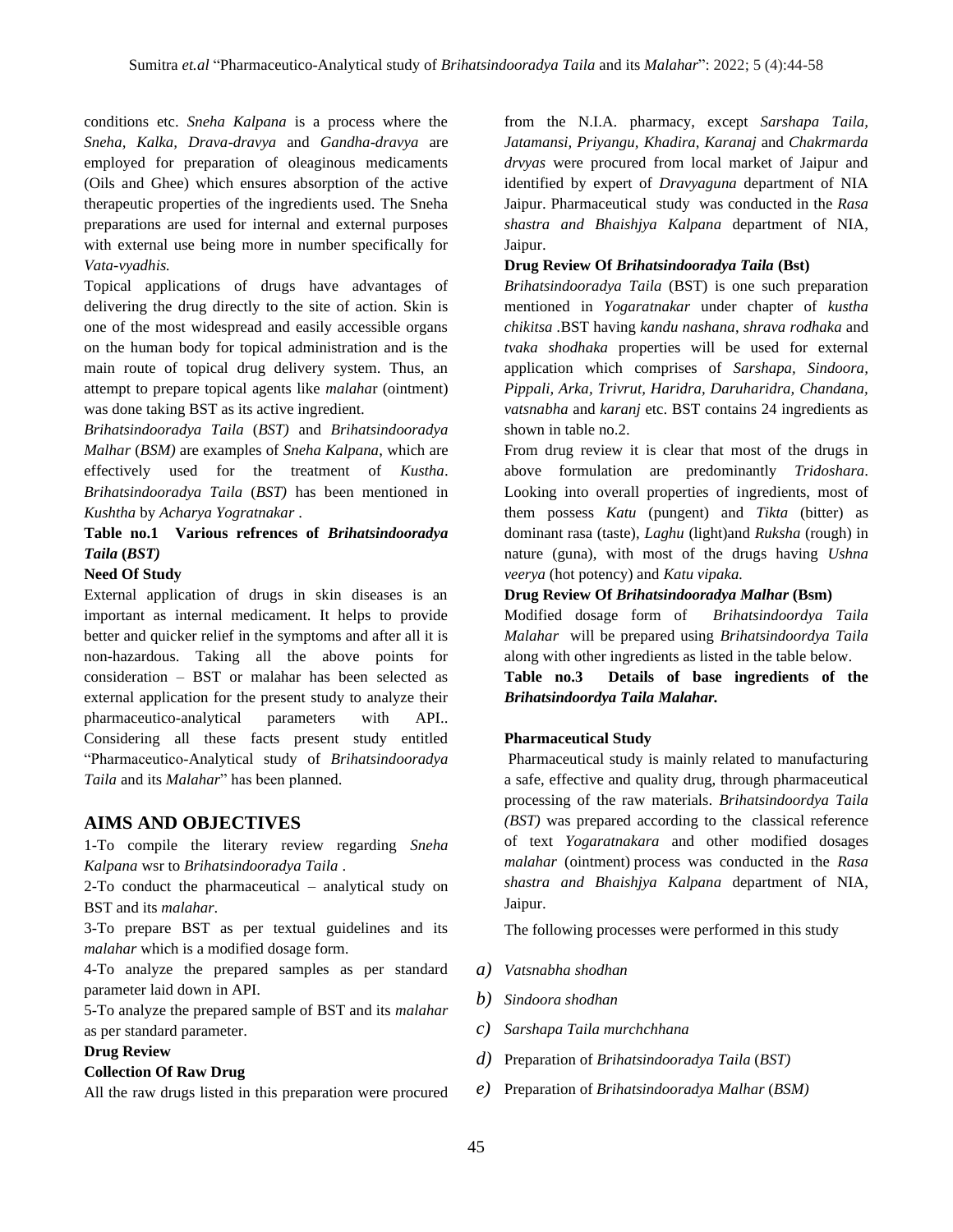#### A) *Vatsnabha shodhan1,2*

**Reference:** AFI Part-1 **(***Rasamrita parisista* 8, Page 145 ) & *Rasa Tarngini* 24/20-21.

#### **Method:** *Dola yantra viddhi*

In pharmaceutical process *Vatsnabha shodhan* was done in two steps. In first step 250 g of *Ashudha Vatsnabha* was taken and dipped into *Gomutra* for 3 days and the yield was 117.5 g. This *Vatsnabha* was further processed through step two in which *Vatsnabha* was tied in a *Pottali* and placed in a vessel filled with *Godugdha* and boiled for 3 h. After this complete process of *Shodhan*, wt. of *Vatsnabha* was 105 g with total 145g (58.16 %) loss. The loss during 1st step occurred due to removal of the damaged portion of *Vatsnabha* and while removing external layer of *Vatsnabha*. The loss during the 2nd step occurred while fine powdering and sieving. *Ashudha Vatsnabha* was hard in nature and dark brown in colour while *Shodhita Vatsnabha* was soft in nature and colour changed to yellowish brown and then to brown after completion of *Shodhan*. *Shodhita Vatsnabha* was *Gomutragandhi*. These changes were due to use of *Gomutra* and *Dugdha Swedana* during the *Shodhan*.

## B) *Sindoora shodhan<sup>3</sup>*

**Refrence:** AFI-1, Vol-1, ( *Yogaratnakara*, page 140 ) **Method:** 7 *Bhavana*

*Ashudha Sindoora* was in powder form and red in colour. After 3 *Bhavnas* each of *Nimboo swarasa* and *Tandulodaka*, the red colour of *Sindoora* changed to orange colour and it became finer. A total 18g (7.40%) wt. gain in *Sindoora* was observed during the *Shodhan* process. Initial wt of *Sindoora* i.e.,243 g increased to 261 g after *shodhan*. The probable reason of wt. gain may be due to addition of *Tandulodaka* which contains dissolved starch.

#### *C) Sarshapa Taila murchchhana*

**Reference**: *Bhaishjya Ratnavali*, *Jwara* 5/1288-89 **Equipments** : Pounding instrument, Grinder, spatula, Thermometer, Gas stove, Stainless steel vessel with 40 ltr capacity(40 cm diameter and 32 cm depth) for *Sneha paka*, measuring cylinder, clean cotton cloth, PET jar.

## **Table no. 4 Showing the ingredients used in** *Sarshapa Taila Murchchhana***.**

#### **Procedure**

f) The properly cleaned herbs were made into very fine powered one by one with the help of iron *khalva yantra* and mixer grinder. Then 1475g powered were mixing well one by one and added water 2.300 lit all powered were soaked properly. Kept for overnight then next 500 ml more add water and grinding for 3 h. After grinding weight of *Kalka* is 3930g.

- g) Then 6000 gms of *Sarshapa Taila* was taken into the stainless - steel vessel and kept on electric furnace with medium flame. Then the moisture present in *Taila* was evaporate and foam was disappearing from the *Taila*. At that time temperature of *Taila* was 144°C. Then the vessel Around temperature 120°C Kalka was mixed in *Taila* slowlyand stirred well.
- h) After mixing the *Kalka* temperature was goes down around  $92^{\circ}$ C. keep it again electric furnace on mild flame and after 15minute 15 l water was added. At that time temperature was  $50^{\circ}$ C. Then subjected to heated for 2 h with constant stirring, with maintaining the temperature around  $85^\circ$  -  $95^\circ$  C. Stop heating and allow standing for overnight.
- i) Next day same temperature and procedure were carried out more 2 days till

*Sneha Sidhi lakshana* appeared. 2nd day heating process done around 7 hours.

- j) After complete appearance of *Sneha Sidhi lakshana* that vessel was taken out from the heat and them filtered through cloth to another stainless - steel vessel. Remaining *Kalka* water was taken 7 lit more added and kept for overnight.
- k) Next day heating process done around 1.30 h. Then *Taila*  filtered and collect another stainless steel and heat till moisture present in *Taila* was evaporated then *Taila* was filtered another stainless steel.

#### **OBSERVATION**

A specific sound and smell appear with some bubble during *Sneha paka* when

*Kalka* drvyas were added in *Taila*. Consistency of Taila becomes thicker. In final stage *Phenodgama* occurs in *Taila*.

#### *D)* **Preparation of** *Brihatsindooradya Taila* **(***BST)<sup>4</sup>*

After completion of *Murchchhana* process it was subjected for *Sneha paka.* **Refrence:** *Yogaratnakara, kustha chikitsa* (*shlok no*.186-189), page no 659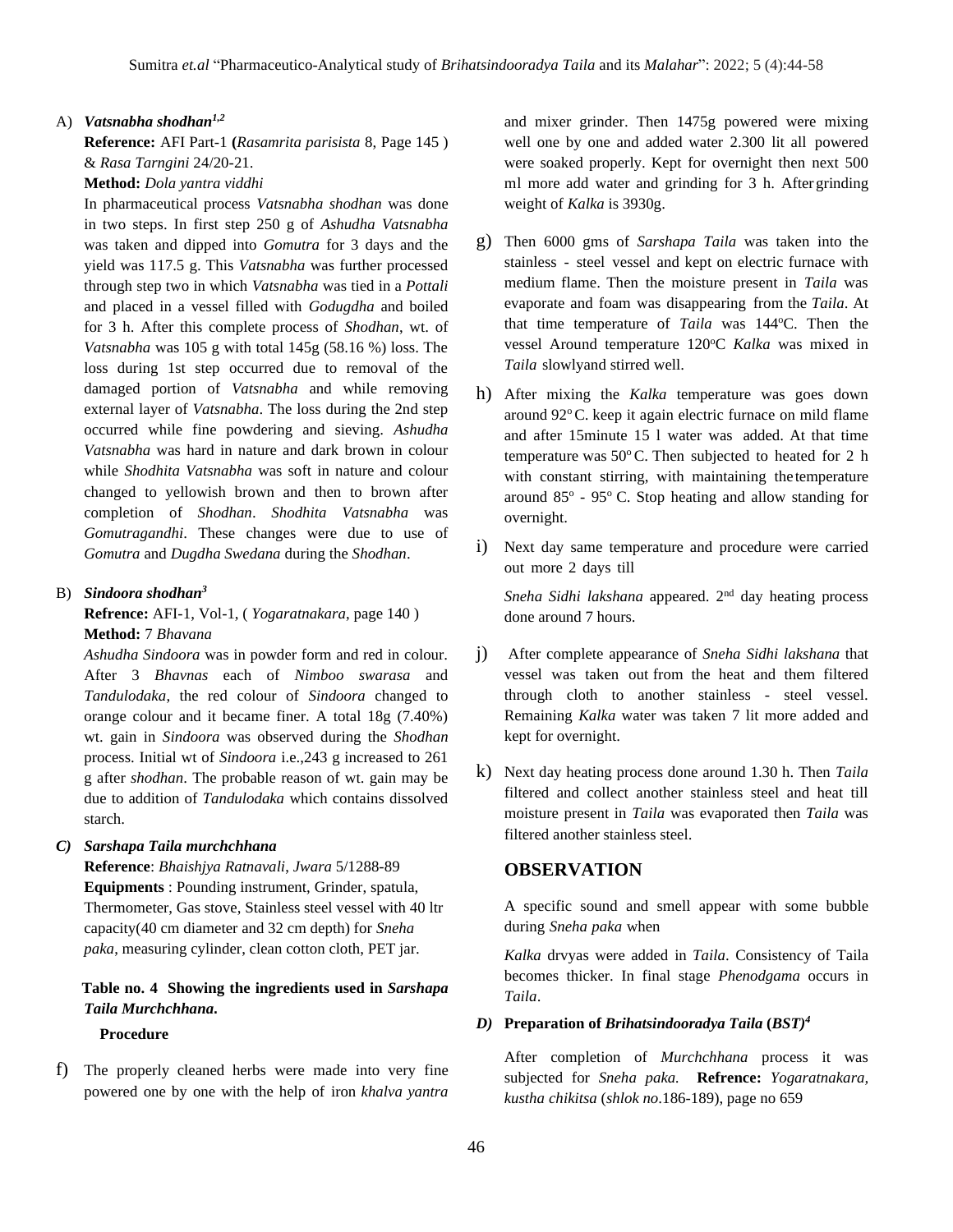#### **Method** : *Sneha paka*

#### **Equipment** : As per used in *Sneha Murcchana*

#### **Procedure**

The properly cleaned herbs (1 -22 shown in table no.2) were made into very fine powered one by one with the help of iron *khalva yantra* and mixer grinder.1475 g powder was taken in a vessel and soaked with 3000g water.3930 g Weight of *Kalka* after adding water was 3930g. Then the Kalka was kept for night. 6000 g *Sarshapa Taila* was taken in a vessel. Vessel was kept on gas stove and heat on mild flame to remove the moisture content and put down of fire.*Kalka* was added and vessel kept on the gas stove, and constant stirring for the homogenous mixing. After 5min 6000 g water was added and heated over mild flame withcontinuous stirrer .After some time *Taila* was started boiling. After that same process to be followed untill *Sneha siddhi lakshana* appears.

## **Table no. 5 Showing the** *Sneha Sidhi lakshana* **during BST.**

#### *E)* **Preparation of** *Brihatsindooradya Malhar* **(***BSM) 5*

 **Equipment :** Heating mental**,** Stirrer, Beaker, Vessel, Spoon etc.

**Method** : Emulsification

**Table no.6 Showing the ingredient of** *Brihatsindooradya Malhar* **(***BSM)*

Procedure : It was done in two phases

**1 st Phase** : First distilled water was taken in a vessel. MPS was added in distilled water and kept on heating mental and stirrer. They are heated at  $85^{\circ}$  -  $90^{\circ}$ C.

**2 nd Phase** : Active part *Taila* was taken in another vessel. Kept on heating mental and added in oil bee's wax, Paraffin wax, cetostearol alcohol, cetyl alcohol, emulsifying wax, GMS, stearic acid and IPM was added one by one and stirrer till melt. They are heated at  $85^\circ$  -90<sup>0</sup>C. Then both vessels were taken off the heat. Distilled water was agitation with stirrer while adding *Taila* to it slowly. When the temperature was reduced liquid form converted into semi solid form and creamish in colour. Then added fragrance and colour and stirrer switched off. This process was done around 3 hour.

#### **2. Analytical Study**

The tests  $pH$ , specific gravity and refractive index were conducted at Drug Testing Laboratory, Department of Rasa shastra and Bhaishajya Kalpana, National Institute of Ayurveda, Jaipur, Rajasthan and Organoleptic Characters, Physio- Chemical Analysis (except pH, specific gravity, and refractive index), Total aflatoxins, Total bacterial count were conducted at S.R. LABS Pratap Nagar Jaipur.

#### **A. Organoleptic Characters**

**Table no. 6 organoleptic examination of following samples of BST and BSM**

## **B. Physicochemical Analysis Table no. 7: Showing the physicochemical parameters of** *BST & BSM Samples.*

#### **A. Determination Of Viscosity<sup>6</sup>**

It is a property of liquids, that measures of its frictional resistance (Resistance to flow). A liquid may consisting of molecular layers arranged one over the other. When a shearing force is applied to a liquid, it flows. However, the forces of friction between the layers offer resistance to this flow.

Viscosity of BST was 44.55 cP whereas *malahar* is 3800 cp which shows normal level. Due to lower surface tension. It also signifies that the product can be taken out from the container easily and applied easily.

#### **B. Determination Of Specific Gravity<sup>7</sup>**

The specific gravity of a substance (liquid) is the weight of a given volume of that substance at the status temperature as compared with the weight of an equal volume of water at the same temperature, all weighing being taken in air. Specific gravity of BST was 0.876 which indicates that it has lower density as compared to water, so it floats on water and it shows *Laghutva* property of *Taila*.

#### **C. Determination Of Refractive Index<sup>8</sup>**

The Refractive index  $(\eta)$  of a substance is termed as the ratio of the velocity of light in vacuum or air, to that in the substance. The refractive index is related to the ease with which light passes through the fat. Refractive index is generally used to measure the concentration of solute in a solution. Here the refractive index of BST was 72, which is higher than that of water (1.33)

#### D. **Determination Of pH<sup>9</sup>**

The pH value of an aqueous liquid may be defined as the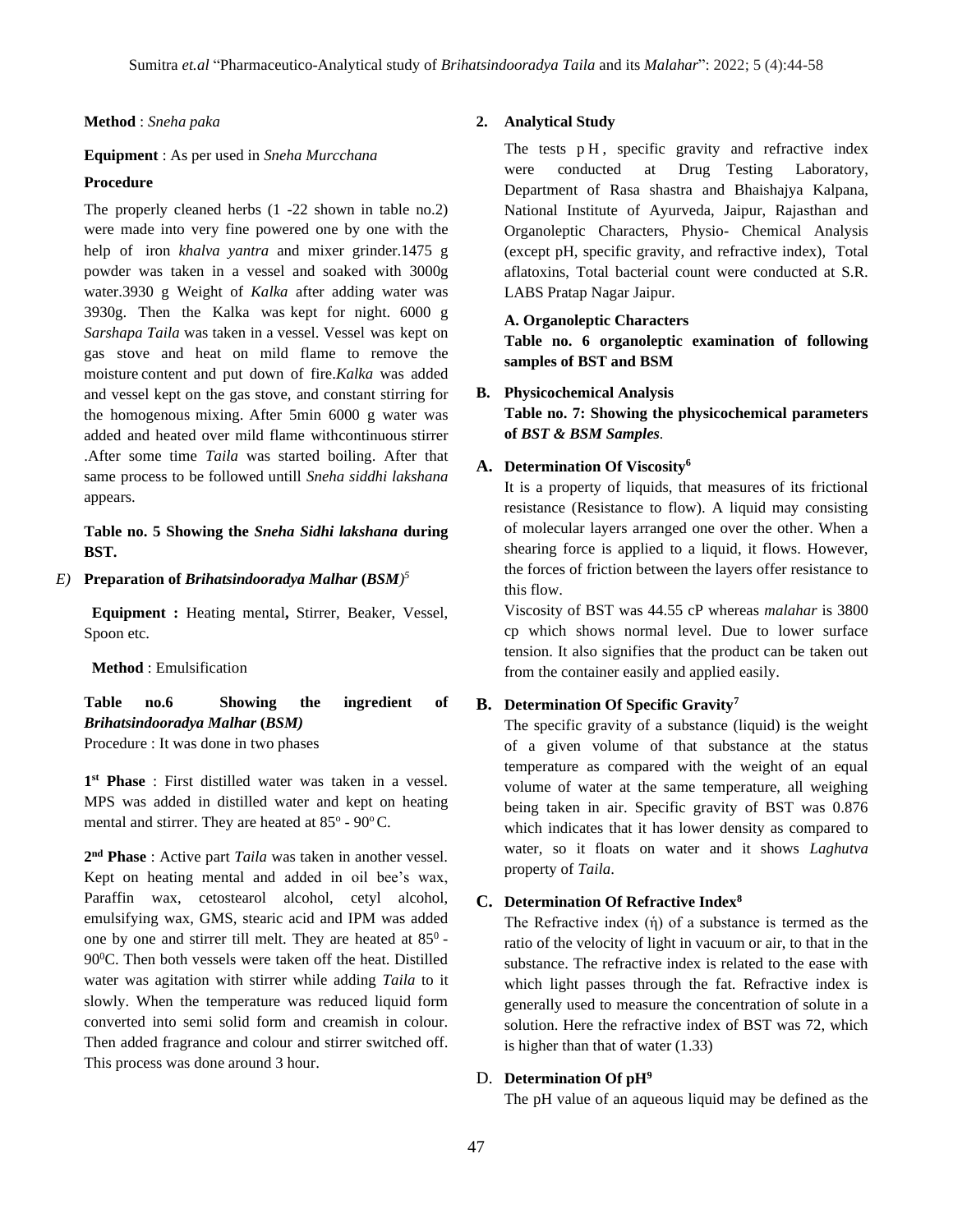common logarithm of the reciprocal of the hydrogen ion concentration expressed in gram per litre, The pH of BSM was 6 which is slightly acidic and it doesn't cause any harmful effects or reactions on skin.

#### **E. Determination Of Rancidity<sup>10</sup>**

Rancidity is a process which is accompanied by the formation of the unpleasant odour, taste and as a result of action of moisture, oxygen of air and enzymes .Rancidity was found absent in both BST and BSM. It means that the product is stable in terms of its quality.

### **F. Determination Of Iodine Value<sup>11</sup>**

The number of grams of iodine absorbed by 100 gram of the sample material when determined by using Wijs solution. Iodine Value is a measure of the degree of unsaturation of oil/fat. It is a useful parameter in studying the oxidation rancidity of oils/fat, since higher the unsaturation, greater the possibility of the oil to become rancid. The study shows that Iodine value of BST was 23.03 and BSM was (80.98) which is less than that of sesame oil  $(103 - 112)$ . It means less C=C bonds are present in BST than the sesame oil i.e., comparatively less saturated. The level of oxidation in a sample can determine by the rancidity test.

## **G. Determination Of Acid Value<sup>12</sup>**

Acid Value indicates the amount of free fatty acid present in oil or fat. Increase in free fatty acid in a sample indicated hydrolysis of triglycerides. Such reaction occurs by the action of lipase enzyme and it is an indication of inadequate processing and storage condition. Free fatty acid content increases due to the exposure to air. Here the acid value of BST was 0.05 mg KOH/g which is slightly more than sesame oil and BSM 0.71 mg KOH/g.

#### **H. Determination Of Peroxide Value<sup>13</sup>**

Peroxide value gives the initial evidence of rancidity in unsaturated fats and oils. The best test for auto-oxidation (oxidative rancidity) is determination of the peroxide value. The peroxide value of BST was 3.30 m eq of O2/Kg and BSM was 1.19m eq of O2/Kg. This shows that BST and BSM are free from moisture content and has less chances of rancidity.

## **I. Determination Of Saponification Value<sup>14</sup>**

Saponification value refers to the amounts of esters that can be hydrolysed and turned into soap. Saponification value of BST was 12.82 mg KOH/g and BSM was 110.47 mg KOH/g. It shows that it has less value than the sesame oil i.e. (188 – 195).

#### **J. Determination Of Ester Value<sup>15</sup>**

Ester value of BST was 12.77 and BSM was109.76. In the study BSM was found to be Physically stable by its texture, colour and consistency at temperature  $5^{\circ}$ C,  $25^{\circ}$ C and  $45^{\circ}$ C and  $70$  % relative humidity for four weeks in a close container. It means it is not altered by the varying temperatures in different seasons and different regions.

#### **K. Determination Of Free Fatty Acid<sup>16</sup>**

The free fatty acid content is expressed as oleic acid equivalents. It is a relative measure of rancidity as free fatty acids are normally formed during decomposition of oil glycerides. Free Fatty Acid of BST was 96.71 %w/w and BSM was 0.35.

#### **L. Determination Of Total Fatty Matter**

Total fatty matter content refers to the sum of triglycerides, phospholipids, wax ester, sterols and minor amount of non-fatty material. Here BST has 96.71 % w/w and BSM 28.66 % w/w total fatty matter.

#### **M. Determination Of Spread ability**

Spread ability consists of the expansion of a semi solid formulation on a surface after a certain time. Spread ability of was BST 3.0 g.cm/s and BSM 4.0 g.cm/s. which shows that the *malahar* is easy to apply on the skin surface.

#### **N. Test For Heavy Metal<sup>17</sup>**

Heavy metals is a group of tests that measures the quantity of specific potentially toxic metals in ayurvedic/unani/siddha and food stuffs. These heavy metals are lead, cadmium, mercury and arsenic.The procedure used was wet digestion. The Metal content of the sample will be calculated according to the following equation by AAS in ppm unit. *Shatpala Ghrita* samples were free from Heavy metals and it was safe for therapeutic purpose.

#### **O. Test For Afflatoxins<sup>18</sup>**

Aflatoxins are closely related group of secondary metabolites shown to be mycotoxin. They are produced by fungus named Aspergillus flavus. There are four types of B1, B2, G1, G2. Aflatoxin residue are highly toxic and causes carcinogenicity. Aflatoxins B1, B2, G1 and G2 are in below low quantity .

#### **P. Microbiological Analysis<sup>19</sup>**

Total bacterial count, Total fungal count and Enterobacteriaceae were within normal limits as per Ayurvedic Pharmacopoeia of India so the sample was free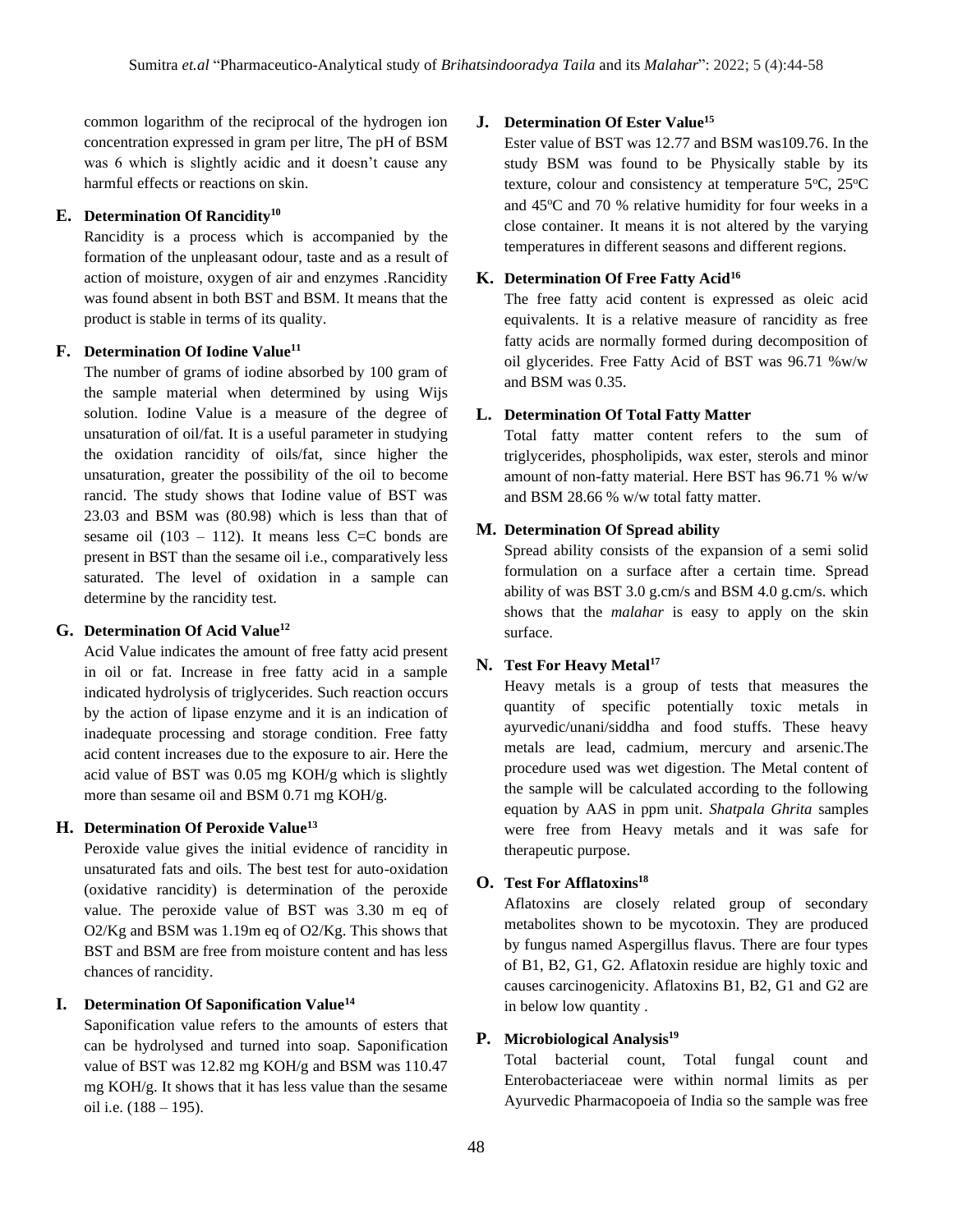from bacterial and fungal infection. Hence can be said that it is completely safe and have been prepared under Good Manufacturing Practices (GMP).

## **Q. Phytochemical Screening: Qualitative Test**

**HPTLC**: HPTLC finger print profile was also performed for both BST and BSM HPTLC Fingerprint profile confirms standard scanning of samples to generate the standardization parameter for quality control purpose. It provides quantitative information of the main constituents of the drug. Samples were analysed on different wavelengths 254nm, 366nm and 510nm.

**Rf value for BST** at 254nm wavelength 11 spots are found at  $0.03, 0.04, 0.06, 0.23, 0.46, 0.53,$ 0.56,0.63,0.72,0.92,0.95. Rf value of 366nm wavelength 5 spots are found 0.03, 0.05, 0.60, 0.69, 0.89. Rf value of 510 nm wavelength 10 spots are found -0.01, 0.00, 0.04, 0.10, 0.18, 0.22, 0.29, 0.53, 0.73, 0.94.

**Rf value for BSM** at 254nm wavelength 11 spots are found at  $0.02, 0.04, 0.05, 0.18, 0.37, 0.49,$ 0.54,0.61,0.72,0.91,0.95. Rf value of 366nm wavelength 5 spots are found 0.02, 0.04, 0.47, 0.69, 0.69. Rf value of 510 nm wavelength 10 spots are found -0.03, -0.01, 0.01, 0.09, 0.17, 0.20, 0.25, 0.41, 0.69, 0.88.

All three samples showing large number of spots which ultimately denotes that samples have large number of active principles. The scanning data shows different spots visualized get confirms the chemical nature and distribution pattern in specified mobile phase.

# **RESULTS AND DISCUSSIONS**

After *paka* the odour of BST & BSM lead to aromatic due to addition of *drava dravyas*. All samples are in semiliquid consistency before *Sneha paka* then leads to liquid consistency due to *agni sanyog* for long duration. After *shodhan* wt of *Vatsnabha* was 105 g with 145g (58.16 %) loss because damaged portion of *Vatsnabha*  were removed.While cutting the *Vatsnabha* external layer was removed. After *Sindoor Shodhan* it was found orange in colour. Initial wt of *Sindoora* 243 g after *shodhan* 261 g, after *Bhavna* wt gain was18g (7.40%). When *Tandulodaka* and *Nimboo swarasa* were added to *Sindoora*, it became liquid with suspended *Sindoora*  particle. After *Shodhan* it was found orange colour. After *murchchhana Sarshapa Taila* was obtained 4300 g with loss 1700 g (28.33%).Final yield of BST *Taila* after the completion of *Sneha paka* is 3385 gm with the loss of 15.37%. For better patient acceptability of modified

dosage forms, it was decided to convert BST into *Malahar* (ointment) form because *Taila* is sticky in nature and sometimes it causes burning sensation to skin. The changes during the preparation of the *taila* indicates the different chemical changes occurring during the transferring of the properties from *drava* medium into the taila medium. The aqueous medium in the preparation of *taila* facilitates the imbibitions of the water soluble extracts into the oil medium. Therefore, modified dosage forms like cream, lotion etc have better potential as a vehicle to administer drug topically, because they are less sticky, are stable and have aesthetic value. Final *malahar* weight obtained was 4900g with a loss of 100 g (2%). The colour of *malahar* was creamish and was having odour of *Taila*.

In Ayurveda, the analytical techniques have always been mentioned in classical texts to understand the quality of the product i.e., *Grahya Lakshana*, Method of collection etc. for raw drug, *Siddhi Lakshana* for final product and for medicament. The **pH** of BSM was 6 which is slightly acidic and it doesn't cause any harmful effects or reactions on skin. **Specific gravity** of BST was 0.876 which indicates that it has lower density as compared to water, so it floats on water and it shows *Laghutva* property of *Taila*. **Refractive index** of BST was 72, which is higher than that of water (1.33)**. Viscosity** of BST was 44.55 cP whereas malahar is 3800 cp which shows product can be taken out from the container easily and applied easily. **Spreadability** of was BST 3.0 g.cm/s and BSM 4.0 g.cm/s. which shows that the malahar is easy to apply on the skin surface. BST has 96.71 % w/w and BSM 28.66 % w/w total fatty matter. This is be due to the presence of varied amount of fatty content added the **acid value** of BST was 0.05 mg KOH/g which is slightly more than sesame oil and BSM 0.71 mg KOH/g. **Saponification value** refers to the amounts of esters that can be hydrolysed and turned into soap. Saponification value of BST was 12.82 mg KOH/g and BSM was 110.47 mg KOH/g. It shows that it has less value than the sesame oil i.e. (188 – 195). **Iodine value** of BST was 23.03 and BSM was (80.98) which is less than that of sesame oil  $(103 - 112)$ . It means less C=C bonds are present in BST than the sesame oil i.e., comparatively less saturated. **Rancidity** was found absent in both BST and BSM. It means that the product is stable in terms of its quality. Ester value of BST was 12.77 and BSM was109.76. In the study BSM was found to be **Physically stable** by its texture, colour and consistency at temperature 5oC, 25 oC and 45 oC and 70 % relative humidity for four weeks in a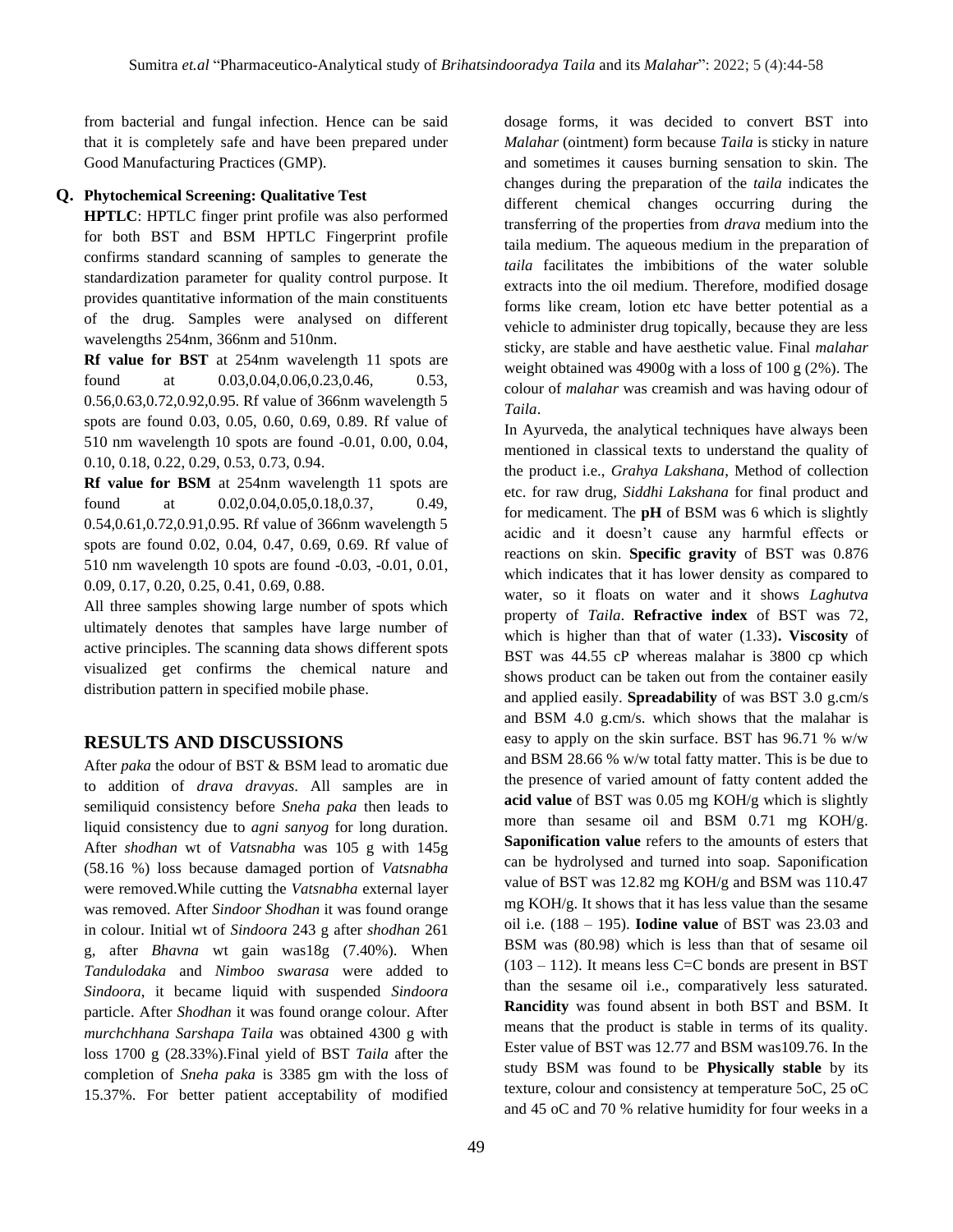close container. It means it is not altered by the varying temperatures in different seasons and different regions. Free Fatty Acid of BST was 96.71 %w/w and BSM was 0.35.The **Peroxide value** of BST and BSM are free from moisture content and has less chances of rancidity. Aflatoxins B1, B2, G1 and G2 are in below low quantity. Total bacterial count, Total fungal count and Enterobacteriaceae were within normal limits as per Ayurvedic Pharmacopoeia of India.

**HPTLC** Fingerprint profile confirms standard scanning of samples to generate the standardization parameter for quality control purpose. BST & BSM were analyzed on different wavelengths 254 nm, 366 nm and 510 nm having 11, 5, 10 spots respectively. The presence of these spots could be due to the addition of various *Kalka dravya and Dravadravyas*. But due to the absence of any standards, the specific compound could not be separately identified.

# **CONCLUSION**

Literature review suggested that BST is mentioned in *Yogratnakar , Bhaishjya Ratnavali, Gada nighraha, Vanga sena, Vrindh madhav, Chakradatta, Vrihat Nighantu Ratnakar, Yoga Chintamani, Yoga tarangini, Vrihat yoga Tarngini and Rasa Kamdhenu in kushtha roga*. For the study of *Brihatsindooradya Taila* this formation was selected from *Yogaratnakar, Kustha Chikitsa*, shlok no.186-189.BST having *kandu nashana ,shrava rodhaka and tvaka shodhaka* properties will be used for external application. BST and its modified forms like *malahar* are prepared as per classical and modified reference under laboratory practices in the departmental laboratory of NIA, Jaipur by establishing proper SOP and SMP. The formula BST consisits of 24 ingredients viz. *Sindoor, RaktaChandana, Jatamansi, Vidang, Haridra, Daruharidra, Priyangu, Padyamaka, Kushtha, Manjishtha, Khadir, Vacha, Jati, Arka, Trivrit, Nimba, Karanj, Vatsnabha, Pippali, Chitraka, Lodhra, Chakramarda and sarshapa Taila*. The drugs are easily available and cost effective. The pharmaceutical process reveals that BST can be easily prepared by taking caution about various stages occurring during the *Sneha-Paka* and by paying attention to the Sneha-Siddhi-Lakshanas. Furthermore, preparation of a stable, effective and good consistency emulsion was formulated in the form of BSM. The *Malahar* was prepared in single day the yield of 5 kg. A total average yield of 3385 g of BST was obtained with an average percentage loss of 15.37%. The *malahar* also had good thermal stability, easily washable, non-irritant and free from pathogens and no rancidity. In HPTLC finger printing van though a few rf values were similar for both BST and BSM the chemical constituent could not be identified due to the absence of standard marker.

# **Acknowledgements:- Nil Conflict of Interest – None Source of Finance & Support – Nil**

# **REFERENCES**

- 1. Anonyms, Govt. of India, Ministry of Health and Family Welfare Department of Ayurveda, Yoga& Naturopathy, Unani, Siddha and Homeopathy, The Ayurvedic formulary of India AFI Part 1, vol.4, page no.167
- 2. Sharma S, Rasa Tarangini, Sh. 24/20-21 Varanasi: Motilal banarasidas, edi.,1979.
- 3. Anonyms, Govt. of India, Ministry of Health and Family Welfare Department of Aayush, The Ayurvedic Pharmacopeia of India, Part 1, vol.1, page no.140 (Sarnghara Samhita, Madhyam khand, chapter (1/ 29)
- 4. Tripathi I, Yogaratnakar Hindi Commentary Krishnadas Academy, Varanasi, 2008.pp. 659
- 5. Laboratory Guide for the Analysis Of Ayurveda Siddha & Unani Formulation Published by CCRAS,Govt Of India,New Delhi
- 6. Anonyms, The Ayurvedic Pharmacopeia of India, Part I, Vol. –VI, Department of Aayush, Ministry of Health and Family Welfare, Govt. of India, edition, 2008,Page no.301
- 7. Anonyms, The Ayurvedic Pharmacopeia of India, Part I, Vol. –VI, Department of Aayush, Ministry of Health and Family Welfare, Govt. of India, edition, 2008,Page no.297
- 8. Anonyms, The Ayurvedic Pharmacopeia of India, Part I, Vol. –VI, Department of Aayush, Ministry of Health and Family Welfare, Govt. of India, edition, 2008,Page no.297
- 9. Anonyms, The Ayurvedic Pharmacopeia of India, Part I, Vol. –VI, Department of Aayush, Ministry of Health and Family Welfare, Govt. of India, edition, 2008,Page no.291
- 10. Anonyms, The Ayurvedic Pharmacopeia of India, Part I, Vol. –VI, Department of Aayush, Ministry of Health and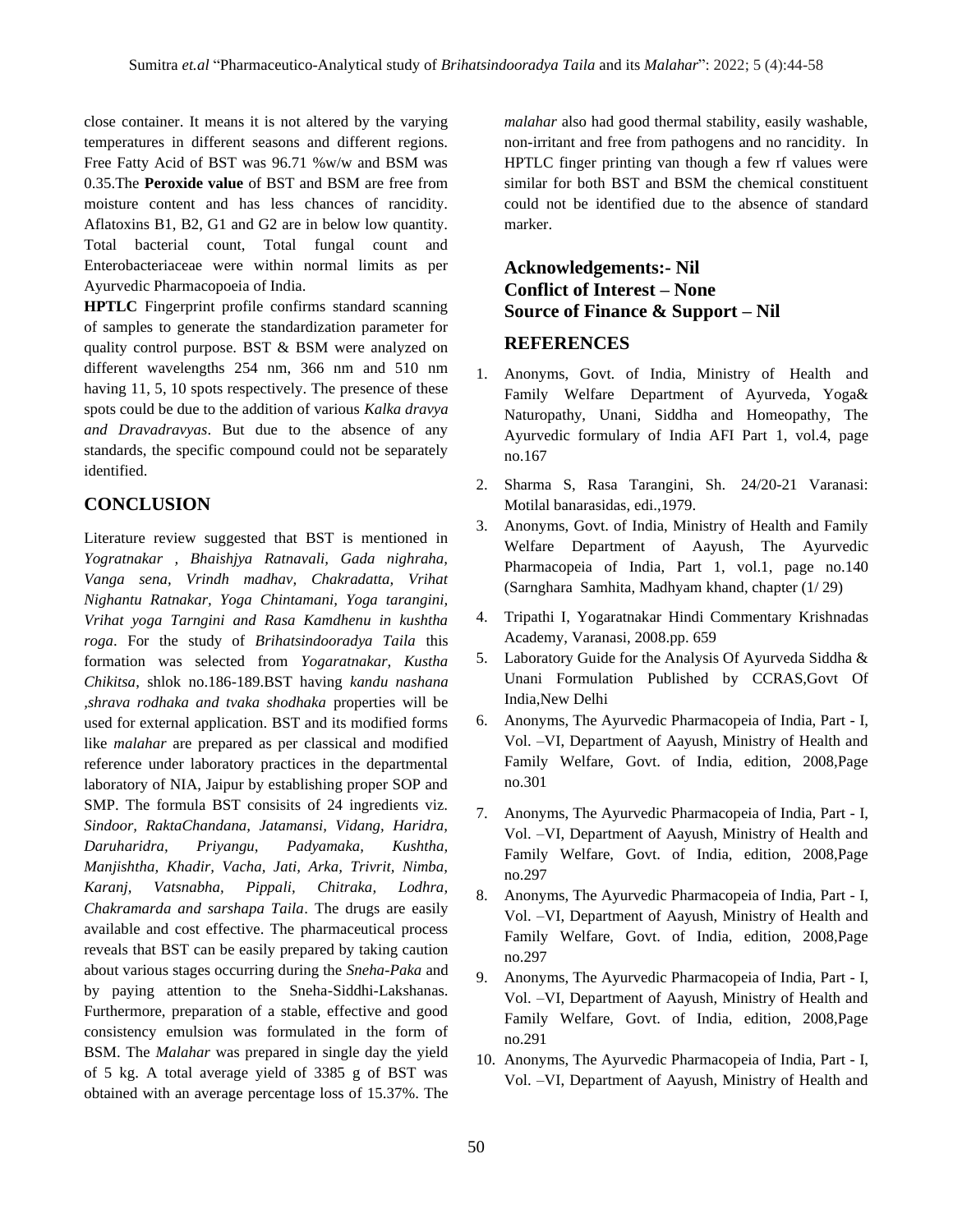Family Welfare, Govt. of India, edition, 2008,Page no.300

- 11. Anonyms, The Ayurvedic Pharmacopeia of India, Part I, Vol. –VI, Department of Aayush, Ministry of Health and Family Welfare, Govt. of India, edition, 2008,Page no.300
- 12. Anonyms, The Ayurvedic Pharmacopeia of India, Part I, Vol. –VI, Department of Aayush, Ministry of Health and Family Welfare, Govt. of India, edition, 2009
- 13. Anonyms, The Ayurvedic Pharmacopeia of India, Part I, Vol. –VI, Department of Aayush, Ministry of Health and Family Welfare, Govt. of India, edition, 2009
- 14. Anonyms, The Ayurvedic Pharmacopeia of India, Part I, Vol. –VI, Department of Aayush, Ministry of Health and Family Welfare, Govt. of India, edition, 2009
- 15. Anonyms, The Ayurvedic Pharmacopeia of India, Part I, Vol. –VI, Department of Aayush, Ministry of Health and Family Welfare, Govt. of India, edition, 2009
- 16. Anonyms, The Ayurvedic Pharmacopeia of India, Part I, Vol. –VI, Department of Aayush, Ministry of Health and Family Welfare, Govt. of India, edition, 2009
- 17. Anonyms, The Ayurvedic Pharmacopeia of India, Part I, Vol. –VI, Department of Aayush, Ministry of Health and Family Welfare, Govt. of India, edition, 2009Appendix, 2.3.8 p.no. 265
- 18. Anonyms, The Ayurvedi,c Pharmacopeia of India, Part I, Vol. –VI, Department of Aayush, Ministry of Health and Family Welfare, Govt. of India, edition, 2009Appendix 2.7, pg no.288
- 19. Ayurvedic pharmacopoeia of India, part-1, volume-VI, appendix 2.4.1, pg no 275

**How to cite this article:** Sumitra, Kumar S, Rajoria K, Verma VS; Pharmaceutico-Analytical study of *Brihatsindooradya Taila* and its *Malahar*" IRJAY.[online]2022;5(4);44-58. Available from: [https://irjay.com](https://irjay.com/) DOI:https://doi.org/10.47223/IRJAY.2022.5405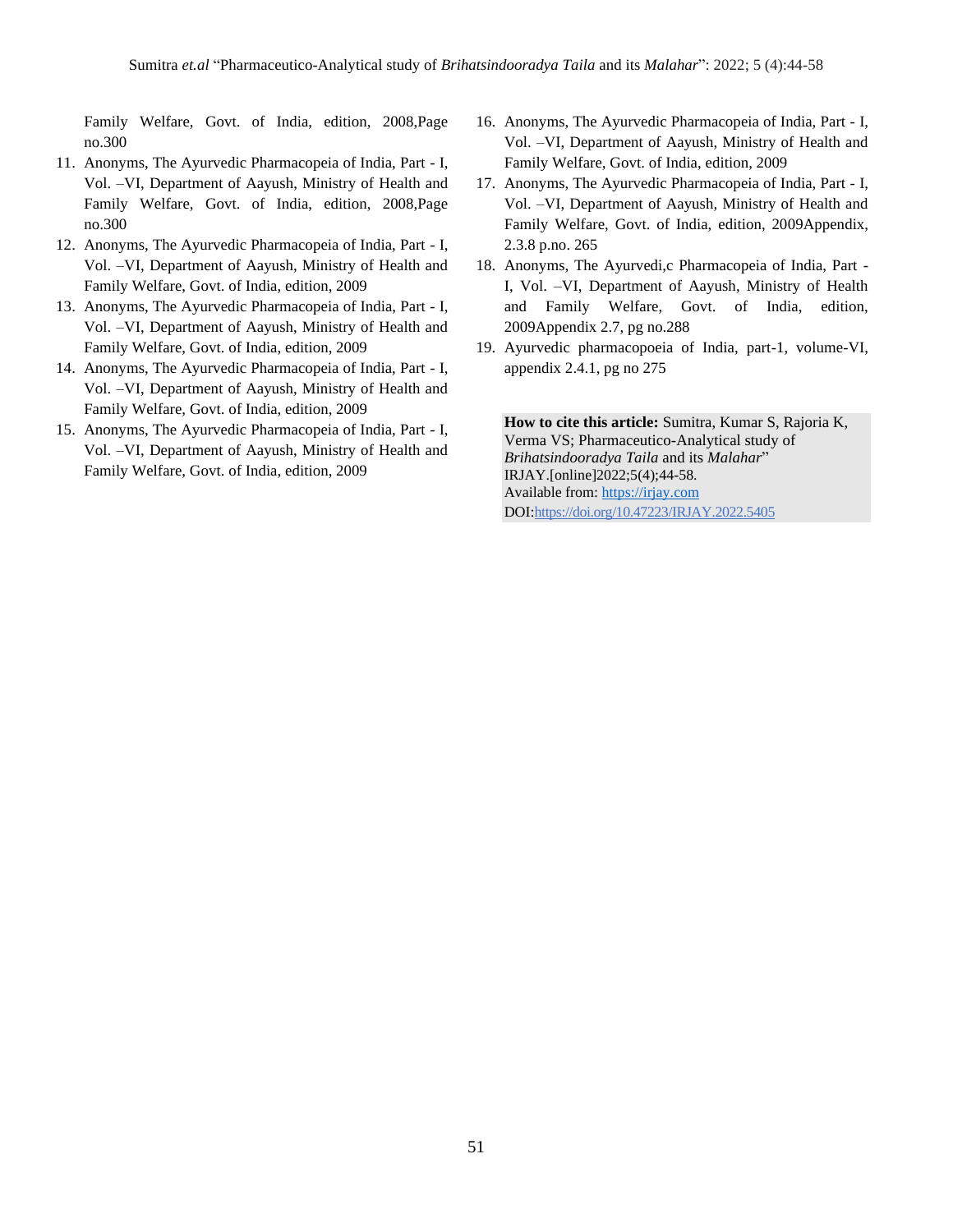| S.No.          | <b>Classical treatise</b> | <b>Name</b>                 | <b>Reference</b>                                                                                                                                                                                                                     |
|----------------|---------------------------|-----------------------------|--------------------------------------------------------------------------------------------------------------------------------------------------------------------------------------------------------------------------------------|
| 1              | Bhaishjya Ratnavali       | Brihatsindooradya<br>taila  | Shri Govind das, Bhaishjya Ratnavali,<br>edited by shri kaviraj ambikadatta shastri<br>chaukhambha<br>prakashana,<br>varansi<br>edi., 2018 (kustha chikitsa 54/282-285), pg<br>no. 908                                               |
| $\overline{2}$ | Gada nighraha             | Sindooradya tailam          | Shri Vaidhya shodhal, Gada nighraha,<br>edited by shri ganga sahaya pandeya,<br>varansi chaukhambha Sanskrit series<br>office, part- 2, edi., 1969(kustha chikitsa<br>36/203-206)                                                    |
| 3              | Vanga sena                | Sindooradya tailam          | Vangasen Samhita with Hindi translation<br>by Kavivar Shri Shaligramji Valshaya<br>Vaidya Srikrishnadas<br>edited by<br>Sri<br>Prakasan<br>Mumbai,<br>Edition<br>1996,<br>Rasayanadhikar / 40-42.                                    |
| $\overline{4}$ | Vrindh madhav             | Brihatsindooradya<br>taila  | Tarachand<br>Vaidya<br>Acharya<br>sharma,<br>Vrindh madhav or siddha yoga, edited by<br>maharshi<br>Vaidya Dayaram<br>Awasthi<br>shastri, chaukhambha Sanskrit bhawan,<br>edi., 2012. (kustha chikitsa, shlok no.129-<br>132)        |
| 5              | Chakradatta               | Mahasindooradya<br>tailam   | Chakradatta,<br>Chakrapanidatta,<br>hindi<br>commentary Bhavarthasandipini, edited<br>bhishagratna PT. Brahmashankar<br>by<br>Mishra, varansi chaukhambha Sanskrit<br>series office.edi.,2008 ( kustha chikitsa<br>shlok no.153-156) |
| 6              | Rasa Kamdhenu             | Brihatsindooradya<br>tailam | (Kustha chikitsa 41/584-587), pg. no. 213                                                                                                                                                                                            |
| $\tau$         | Vaidya chintamani         | Bhrihat sinduradi taila     | Kustha roga prakarnam shlok no. 231-234<br>pg.no.407                                                                                                                                                                                 |
| 8              | Yoga                      | Sindooradi tailam           | Shri trimal bhatt, Yoga tarangini                                                                                                                                                                                                    |

**Table no.1 Various refrences of** *Brihatsindooradya Taila* **(***BST)*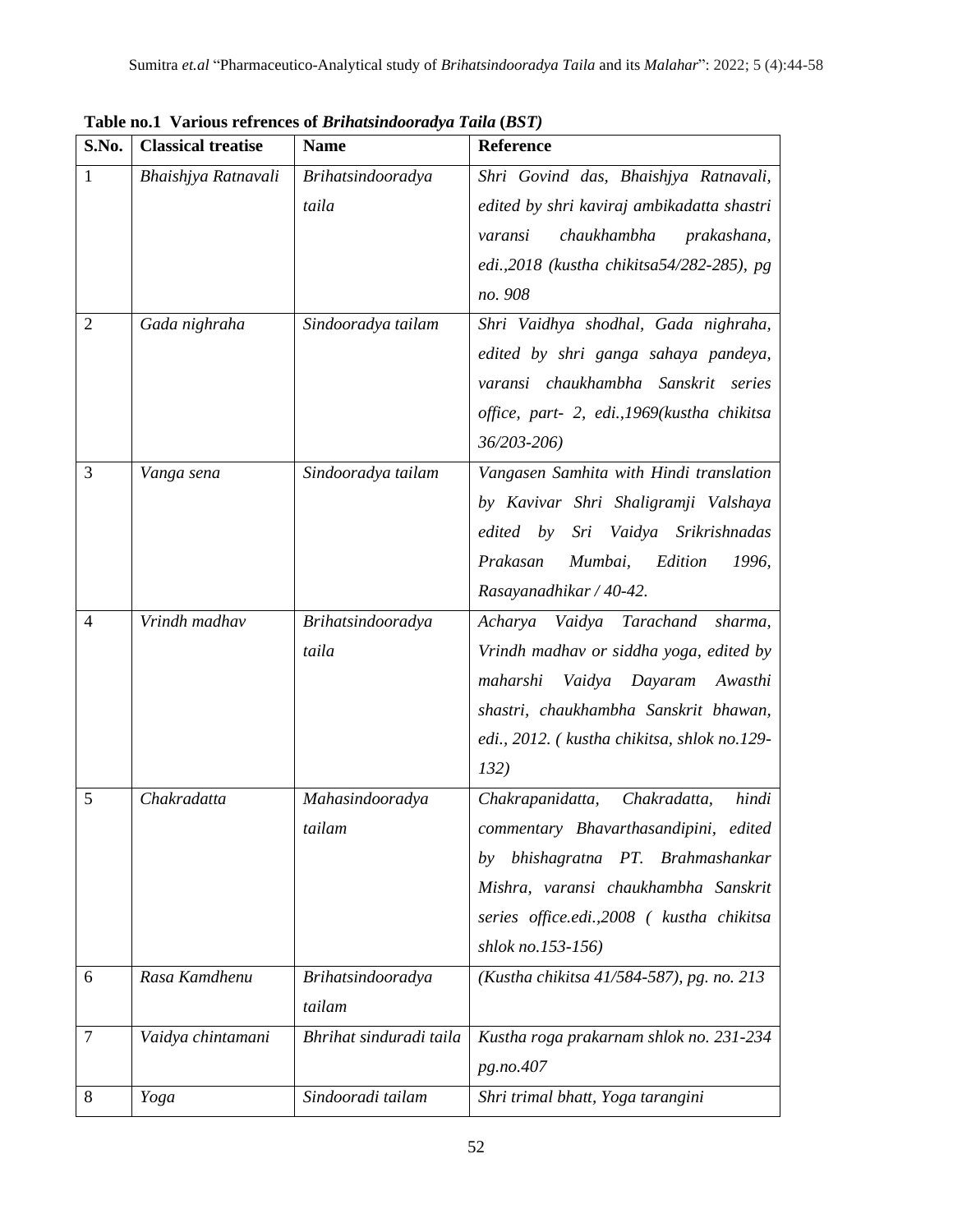| S. No          | <b>Ingredients</b> | <b>English Name</b>    | Part used | Quantity |
|----------------|--------------------|------------------------|-----------|----------|
| 1              | Shuddh Sindoor     | Lead oxide             |           | 1 Part   |
| $\overline{2}$ | RaktaChandana      | Pterocarpus santalinus | heartwood | 1 Part   |
| 3              | <b>Jatamansi</b>   | Nordostachys jatamansi | Mool      | 1 Part   |
| $\overline{4}$ | Vidang             | Embelia ribes          | Fruit     | 1 Part   |
| 5              | Haridra            | Curcuma longa          | Kanda     | 1 Part   |
| 6              | Daruharidra        | Berberis aristata      | Kanda     | 1 Part   |
| $\overline{7}$ | Priyangu           | Callicarpa macrophylla | Flower    | 1 Part   |
| 8              | Padyamaka          | Prunus cerasoides      | Twak      | 1 Part   |
| 9              | Kustha             | Sausserea lappa        | Mool      | 1 Part   |
| 10             | Manjishtha         | Rubia cordifolia       | Mool      | 1 Part   |
| 11             | Khadir             | Acacia catechu         | Twak      | 1 Part   |
| 12             | Vacha              | Acarus calamus         | Mool      | 1 Part   |
| 13             | Jati               | Jasminum officinale    | Leaf      | 1 Part   |
| 14             | Arka               | Calotropis procera     | Leaf      | 1 Part   |
| 15             | Trivrit            | Operculina terpentum   | Mooltwak  | 1 Part   |
| 16             | Nimba              | Azardiarachta indica   | Leaf      | 1 Part   |
| 17             | Karanj             | Pongamia pinnata       | Leaf      | 1 Part   |
| 18             | Vatsnabha          | Aconitum ferox         | Mool      | 1 Part   |
| 19             | Pippali            | Piper longum           | Fruit     | 1 Part   |
| 20             | Chitraka           | Plumbago zeylanica     | Mool      | 1 Part   |
| 21             | Lodhra             | Symplocos racemosa     | Twak      | 1 Part   |
| 22             | Chakramarda        | Cassia tora            | Seed      | 1 Part   |
| 23             | Mustard oil        | Brassica nigra         | Seed oil  | 4 Part   |
| 24             | Jala               | Water                  | $-$       | 16 Part  |

**Table no. 2 Ingredients of** *Brihatsindooradya Taila* **(BST)** 

# **Table no.3 Details of base ingredients of the** *Brihatsindoordya Taila Malahar.*

| S. No.         | <b>Ingredients</b>                | <b>Uses</b>                          |
|----------------|-----------------------------------|--------------------------------------|
| 1              | Brihatsindoordya Taila            | Active ingredient                    |
| $\overline{2}$ | Distilled water                   | To formulate phase I (Aqueous Phase) |
| 3              | Paraffin wax                      | Thickening                           |
| $\overline{4}$ | Bees wax                          | Thickening/Emollient                 |
| 5              | Emulsifying wax                   | Emulsifying agent                    |
| 6              | Stearic acid                      | Emulsifier                           |
| 7              | Glycerol mono stearate (GMS)      | Emulsifier                           |
| 8              | Iso propyl alcohol (IPA)          | Emollient                            |
| 9              | Cetyl alcohol                     | Thickening agent                     |
| 10             | Methyl paraben sodium (MPS)       | Preservative                         |
| 11             | Ceto stearyl alcohol (Ginol 1618) | Emulsifying agent                    |
| 12             | Colour                            | Coloring                             |
| 13             | Fragrance (Chanadan)              | Fragrant                             |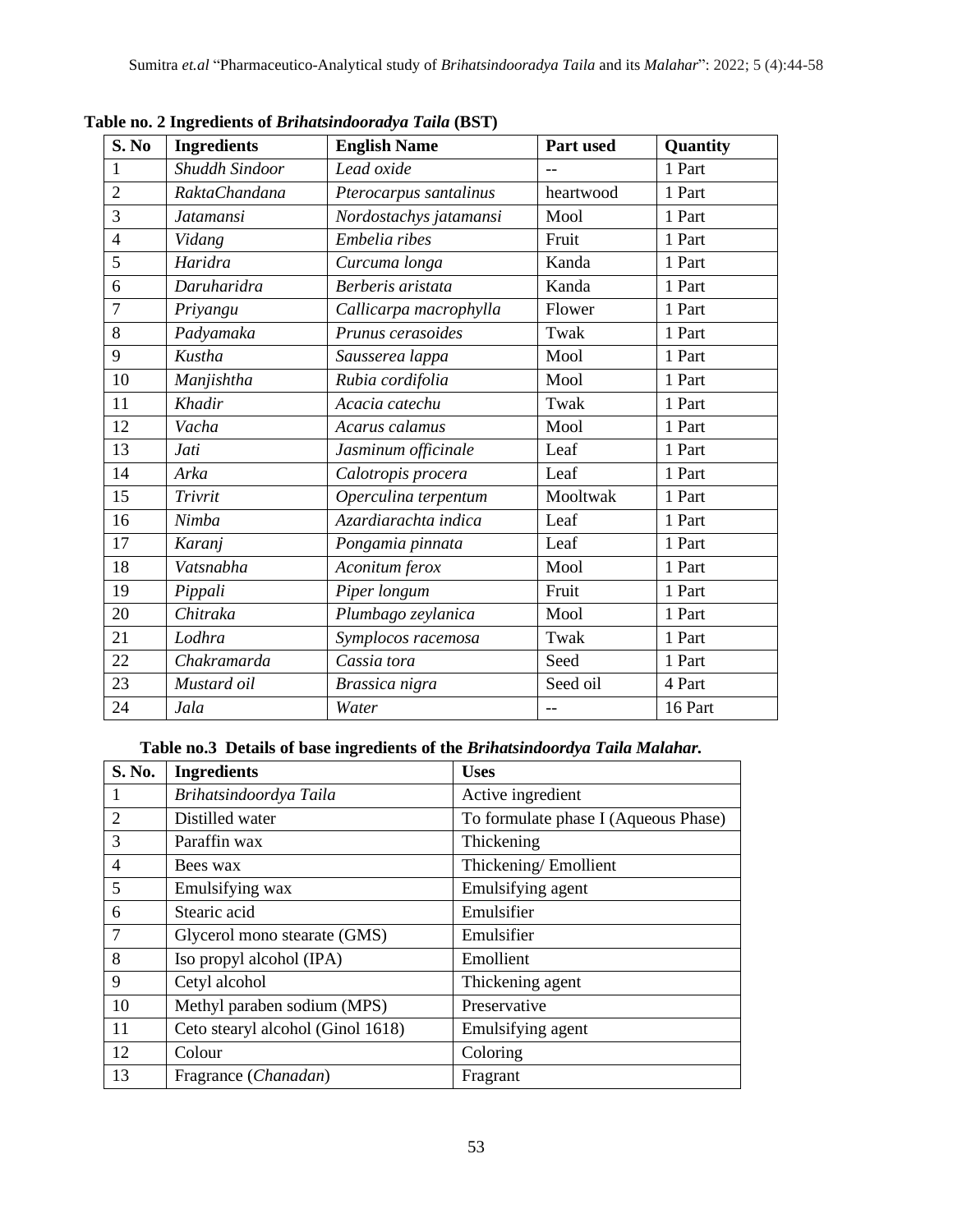

**Sindoora Shodhana** 



**Table no.4 Showing the ingredients used in** *Sarshapa Taila Murchchhana***.**

| Sr.<br>No.       | <b>Ingredients</b> | Latin<br>Name/English<br><b>Name</b> | Family             | <b>Part Used</b> | Quantity (g) |
|------------------|--------------------|--------------------------------------|--------------------|------------------|--------------|
| 1.               | Amalaki            | Embelica officinale                  | Euphorbiacea       | Fruit            | 94           |
| 2.               | Haridra            | Curcuma longa                        | Zingiberacea       | Rhizome          | 94           |
| 3.               | <i>Musta</i>       | Cyprus rotundus                      | Cypraceae          | Rhizome          | 94           |
| $\overline{4}$ . | Bilva              | Aegle marmelos                       | Rutacea            | Fruit            | 94           |
| 5.               | Dadima             | Punica granatum                      | Punicaceae         | Dry seed         | 94           |
| 6.               | Nagkeshar          | Mesua ferrea                         | <b>Lytharacea</b>  | <b>Stamens</b>   | 94           |
| 7.               | Krishnajeeraka     | Carum carvi                          | Umbelliferae       | Fruit            | 94           |
| 8.               | Sugandh bala       | Coleus vettiveroides                 | Lamiaceae          | Root             | 94           |
| 9.               | Nalika             | Cinnamomum tamala                    | Nelumbonacea       | <b>Stem Bark</b> | 94           |
| 10.              | <b>Bibhitaka</b>   | Terminalia belerica                  | Combretacae        | Fruit            | 94           |
| 11.              | Manjistha          | Rubia cordifolia                     | Rubiacea           | <b>Stem</b>      | 94           |
| 12.              | Sarshapa Taila     | <b>Brassica campestris</b>           | <i>Brassicacea</i> | Seed oil         | 6000         |
| 13.              | Water              |                                      |                    |                  | 20000        |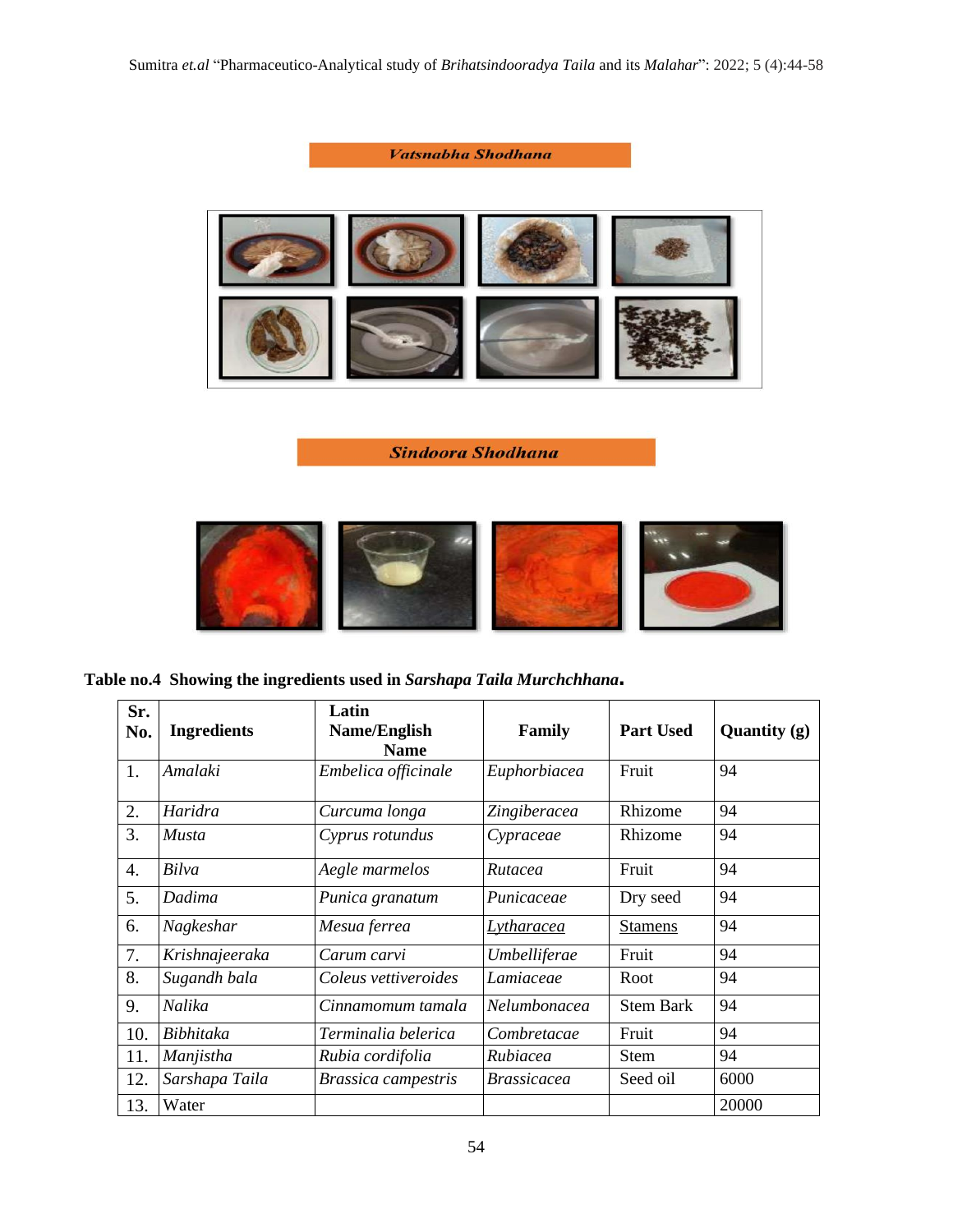| S. no | Sneha siddhi lakshana      | <b>Kalka</b> | <b>Taila</b> |
|-------|----------------------------|--------------|--------------|
| 1.    | Shabda hino agni nikshipta |              |              |
| 2.    | Phenashanti                |              |              |
| 3.    | Gandha varna rasotpatti    |              |              |
| 4.    | Syav eva niryase           |              | ᆠ            |
| 5.    | Madhye darvi vimunchati    |              |              |
| 6.    | Vartivat kalka             |              |              |

**Table no. 5 Showing the** *Sneha Sidhi lakshana* **during BST.**

# **Table no.6 Showing the ingredient of** *Brihatsindooradya Malhar* **(***BSM)*

| S. No.           | Ingredient                   | Quantity (%) | Quantity (g) |
|------------------|------------------------------|--------------|--------------|
| 1.               | Bees wax                     | 01.25        | 62.50        |
| 2.               | Emulsifying wax              | 02.50        | 125.00       |
| 3.               | Paraffin wax                 | 01.25        | 62.50        |
| $\overline{4}$ . | Ceto stearyl alcohol         | 01.50        | 75           |
| 5.               | Cetyl alcohol                | 01.00        | 50           |
| 6.               | Stearic acid                 | 01.50        | 75           |
| 7.               | Glycerol mono stearate (GMS) | 02.00        | 100          |
| 8.               | Iso propyl alcohol (IPA)     | 03.00        | 150          |
| 9.               | Active part (BST)            | 25.00        | 1250         |
| 10.              | Methyl paraben sodium (MPS)  | 00.50        | 25           |
| 11.              | Distilled water              | 59.50        | 2975         |
| 12.              | Colour                       | 00.50        | 25           |
| 13.              | Fragrance (Chandan Fr.)      | 00.50        | 25           |
|                  | <b>Total</b>                 | 100 %        | 5000 g       |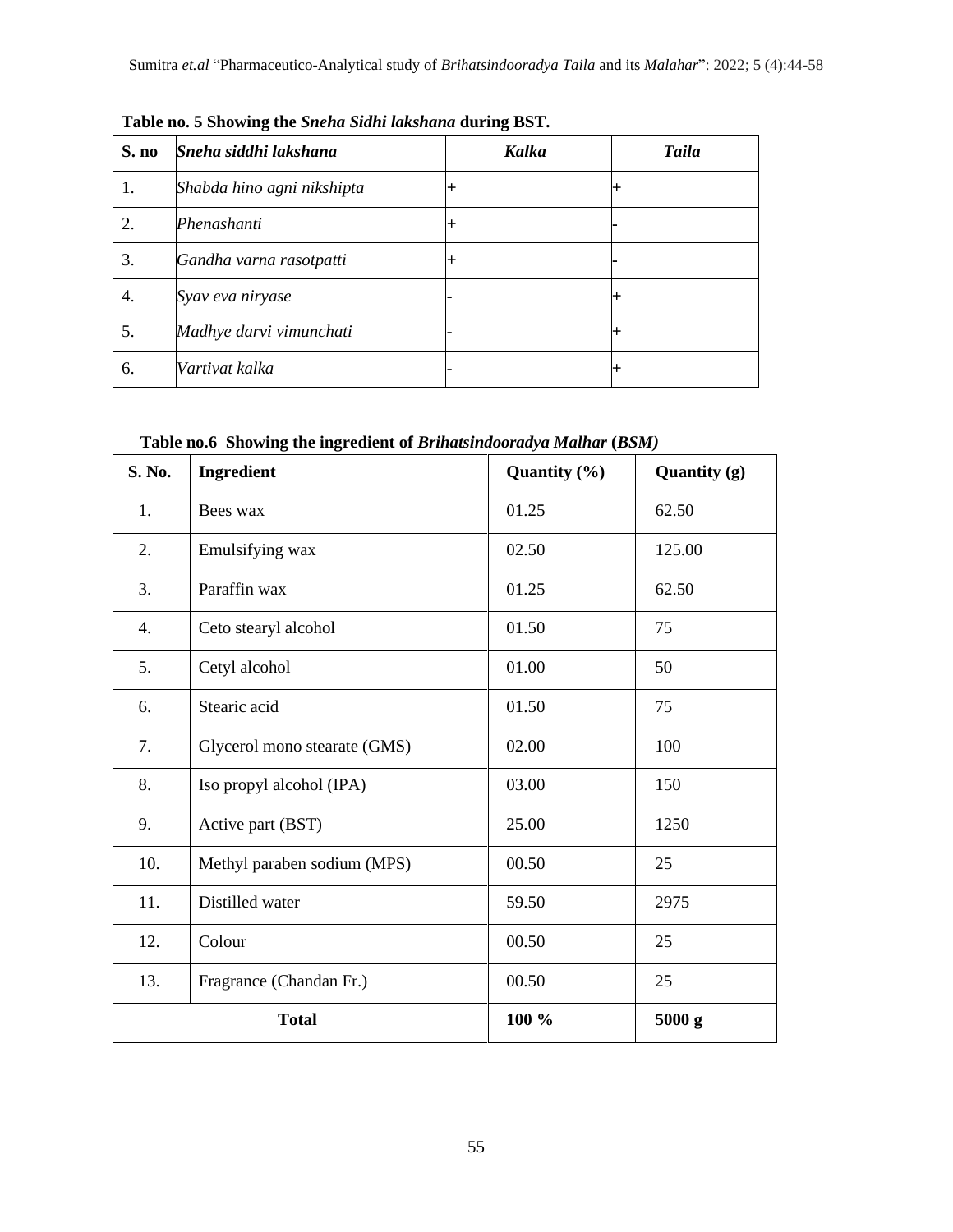## **Fig 1 Pharmaceutical images of** *Sasarpa tail murcchana***, BST, BSM**



# **A. ORGANOLEPTIC CHARACTERS**

## **Table no. 6 organoleptic examination of following samples of BST and BSM**

| S.no. | Organoleptic parameters | <b>BST</b>    | <b>BSM</b>           |
|-------|-------------------------|---------------|----------------------|
| 1.    | Appearance              | Thick viscous | Thick and stick mass |
| 2.    | Colour                  | brown         | Pink                 |
| 3.    | Odour                   | Characterstic | Characerstic         |
| 4.    | Taste                   |               |                      |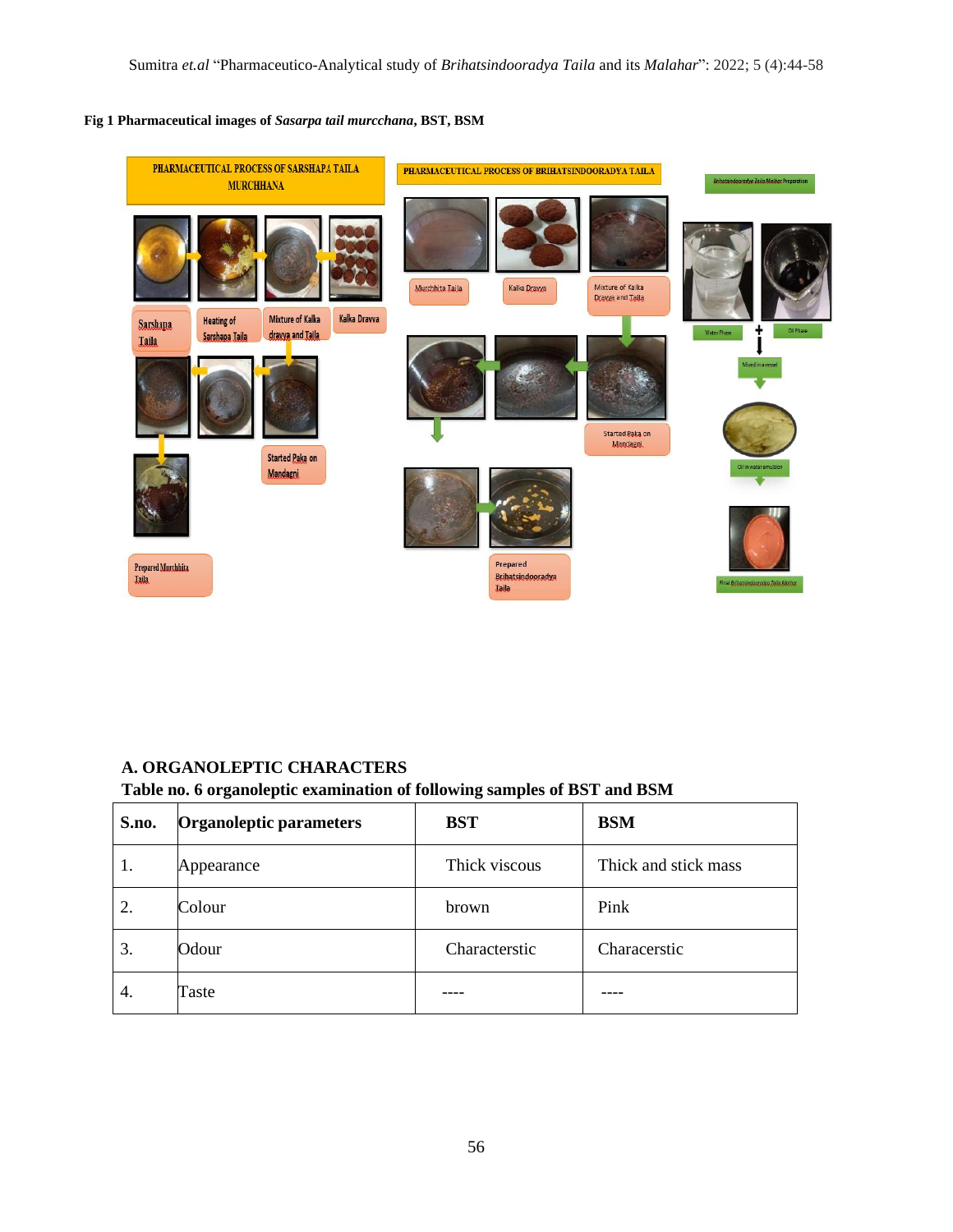# **C. PHYSICOCHEMICAL ANALYSIS**

# **Table no. 7: Showing the physicochemical parameters of** *BST & BSM Samples.*

| S. No | <b>Parameters</b>                               | <b>BST</b>         | <b>BSM</b>           |
|-------|-------------------------------------------------|--------------------|----------------------|
| 1.    | Organoleptic parameters                         |                    |                      |
|       | Appearance                                      | Thick viscous      | Thick and stick mass |
|       | Colour                                          | <b>Brown</b>       | Pink                 |
|       | Odour                                           | Characteristic     | Characteristic       |
|       | Touch                                           |                    |                      |
| 2.    | Physico-chemical analysis                       |                    |                      |
|       | pH                                              | Not detected       | 6                    |
|       | Specific gravity                                | 0.876              | Not detected         |
|       | Refractive index                                | 72                 | Not detected         |
|       | Viscosity                                       | 44.55 cP           | 3800 cP              |
|       | Mineral Taila                                   | Absent             | Absent               |
|       | Unsaponifiable matter                           | 1.18               | 7.57                 |
|       | Rancidity                                       | Absent             | Absent               |
|       | Iodine value                                    | 23.03              | 80.98                |
|       | Acid value                                      | $0.05$ mg KOH/g    | $0.71$ mg KOH/g      |
|       | Peroxide value                                  | 3.30 m eq of O2/Kg | 1.19 m eq of $O2/Kg$ |
|       | Saponification value                            | 12.82 mg KOH/g     | 110.47 mg KOH/g      |
|       | Ester value                                     | 12.77              | 109.76               |
|       | Free fatty acid                                 | 0.02               | 0.35                 |
|       | Total fatty matter                              | 96.71 % w/w        | 28.66 % w/w          |
|       | Spreadability                                   | 3.0                | 4.0                  |
|       | Therma stability<br>(at 5, 25, 45oC) for 5 days | Stable             | stable               |
|       | <b>HPTLC</b>                                    |                    |                      |